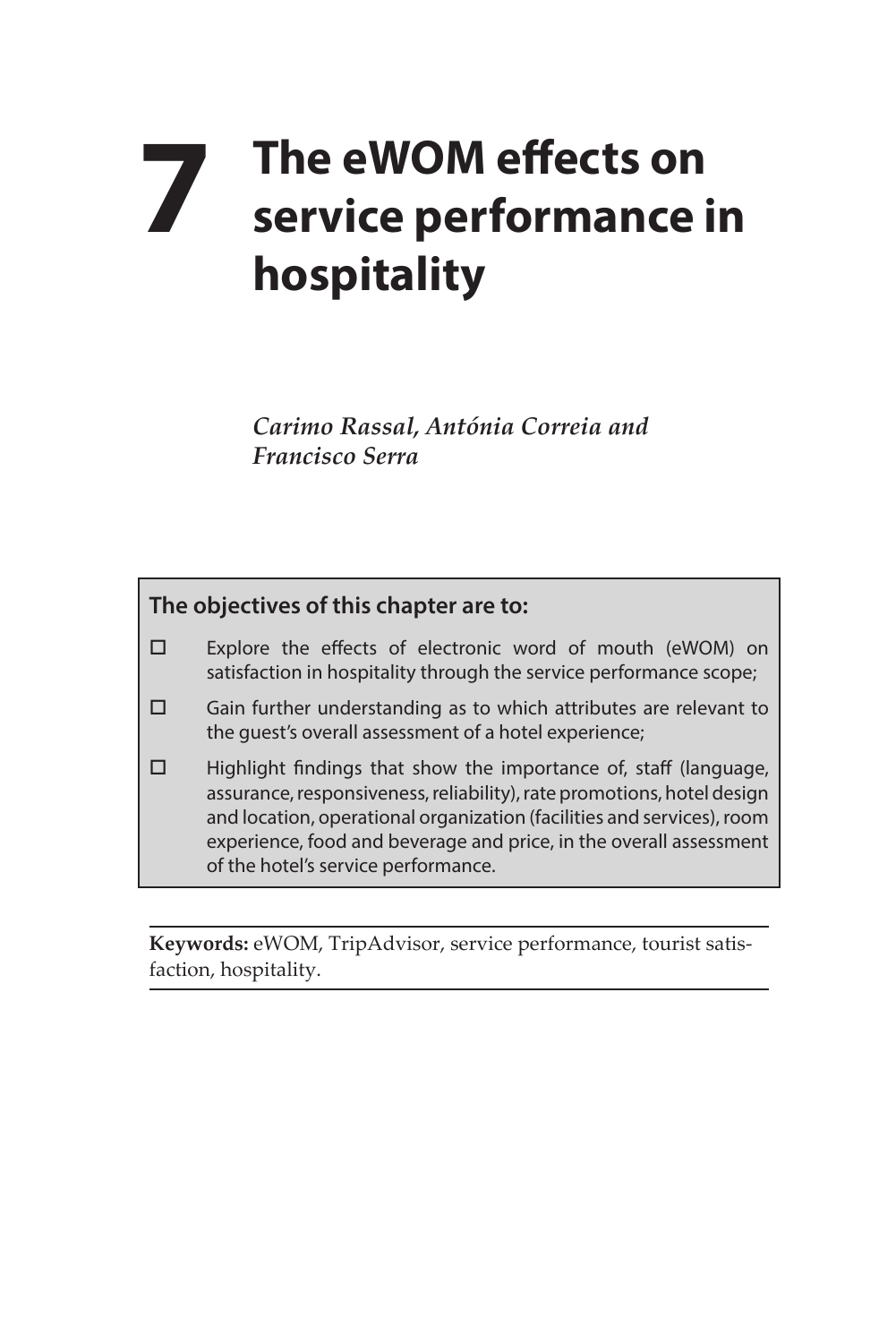### **Introduction**

Tourism remains one of the world's fastest growing sectors with bookings in 2017 reaching almost US \$1.6 trillion and travel and tourism contributing 10.4% to global GDP (Deloitte, 2018). That equates to 4.6% growth compared to 2016, furthermore globally, almost 10% of all jobs are linked to the travel and tourism industry (World Travel & Tourism Council, 2018). Social media now has more influence over traveller decision making than ever before. In fact, more than 50% of travellers from the US, UK, Canada, and Australia said that content, promotions and deals on social media influences their travel plans (Expedia, 2018). Travel brands are adapting their marketing strategies in line with traveller behaviour, reporting that on average, 61% of their marketing budget is now spent on digital advertising (Phocuswire, 2018).

Consumer approaches to hotel online bookings have clearly changed dramatically. The democratization of the internet in the scope of the affordability of access cost-per-gigabyte of use grounded in the technological revolution of the smartphone has made it possible to redefine how, where and when the consumer buys throughout ecommerce platforms (Chung & Koo, 2015). The evolution of new distribution platforms in order to increase the engagement between the businesses and consumers is a reality. Moreover, the development of social media platforms such as Facebook, Twitter and Instagram brought an all-new meaning to interconnectivity between brands and consumers (Okazaki et al., 2017). According to Eurostat (2016), four out of ten Europeans look for online travel-related information, 55% of the trips of EU residents were booked online and 26% of holiday accommodation (including hotel rooms) were bought online. TripAdvisor is one of the industry's most heavily relied on sources for travel information with over 324 million monthly visitors recorded in 2017 (Salecycle, 2018).

The contribution of this chapter depends upon on the identification of the relationship between the overall assessment and a multitude of comments, categorized in thirteen dimensions that represent all the facets of the hospitality service. The aim is to understand what are the service values that have the most impact on the customer satisfaction considering the number of stars of the hotels. This research is unique by contributing to understanding how comments moderate the overall assessment. It is also unique since it makes it possible to depict the most important hospitality services dimensions in each type of hotel. Further, this research uses qualitative comments that were categorized to allow this research. Hence this is shaping the avenues of research by using simultaneously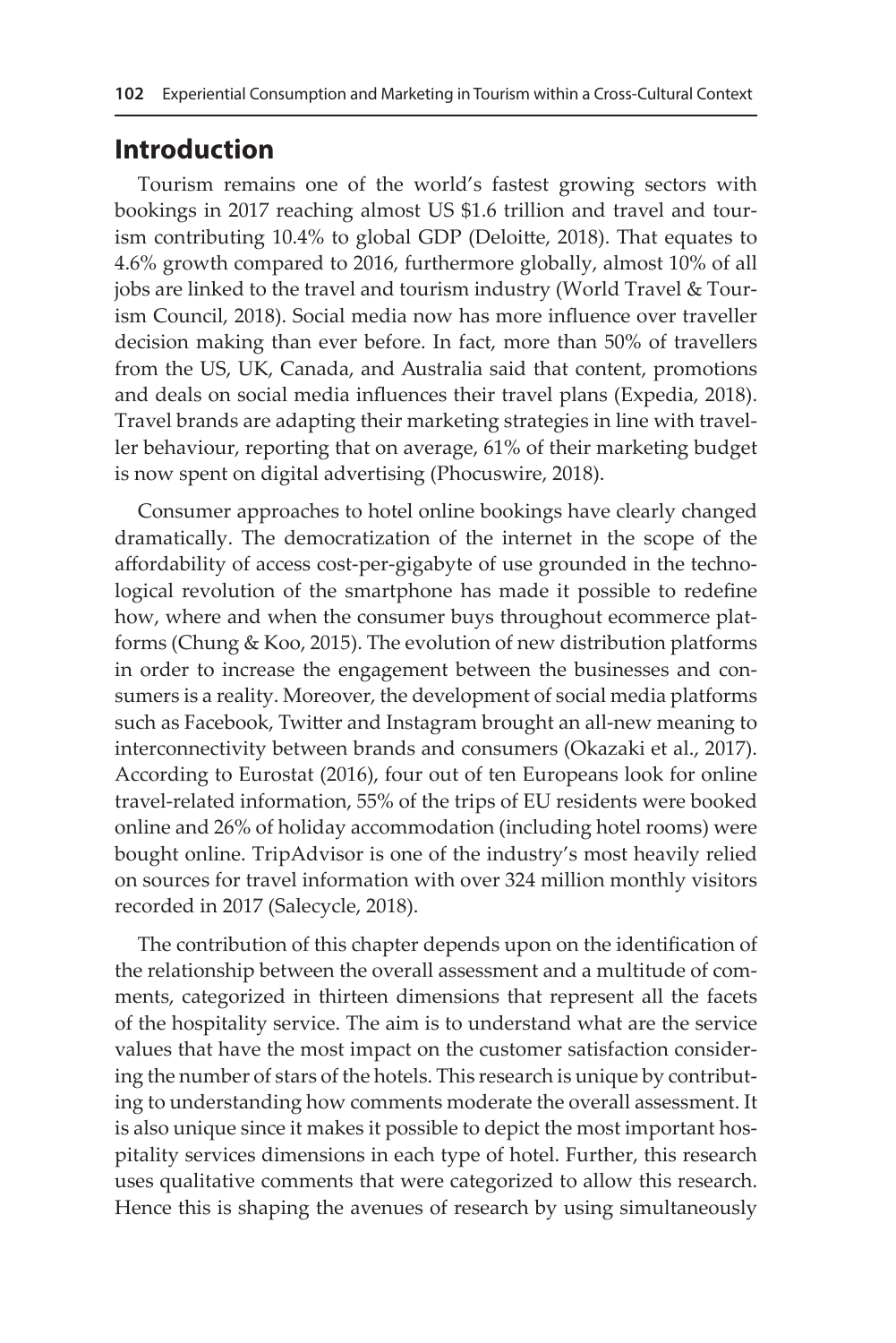qualitative and quantitative analysis, thus making a unique and invaluable contribution to the hospitality development strategies.

## **Literature review**

#### **Word of Mouth and eWOM**

In 1957, word of mouth (WOM) was defined by Brooks as a powerful source of product and service information dissemination, which when negative had a greater impact than when it was positive (Brooks, 1957). Initially, word of mouth was described by Katz and Lazarsfeld as an exchange of marketing information among consumers, who often alter their behaviour and attitudes toward products or services (Katz & Lazarsfeld, 1966). Dichter explained in 1966 that when a customer feels that the seller cares for him, such as a friend, he becomes more relaxed and accepts the recommendation more easily (Dichter, 1966). According to Arndt (1967) WOM, interpersonal influence are fundamental sources of information in the purchasing decision process, especially important in the hotel and tourism industry, due to the perishability and intangibility of its products. In 1968 Merton defined word-of-mouth as a process of personal influence, in which interpersonal communications have a major impact on the recipient's attitudes and behaviours (Merton, 1968). Day found that word of mouth as advertising is nine times more effective because there is a much higher degree of trust in the source and the flexibility of interpersonal communication (Day, 1971). In 1987 Mangold's review of the impact of word of mouth on professional services proved the emphatic influence of word of mouth on the purchase decision process (Mangold, 1987).

According to Murray, the high degree of influence of WOM is due to the fact that people sources are considered more viable (Murray, 1991). Dellarocas states that WOM is one of the oldest forms of transmitting information (Dellarocas, 2003). Since WOM is a process of interpersonal exchanges, they provide information related to the consumption of a product or service that unintentionally influences consumers (Brown, 2007). In 2008 Litvin defined WOM as a process of communication between consumers, independent of commercial influence (Litvin, 2008). More recently, Daugherty and Hoffman consider WOM to be one of the most influential factors in consumer behaviour (Daugherty & Hoffman, 2014).

The definition of WOM is divided into three perspectives: noncommercial, commercial and intermediate. For the non-commercial perspective, several researchers define WOM as an informal, personal,